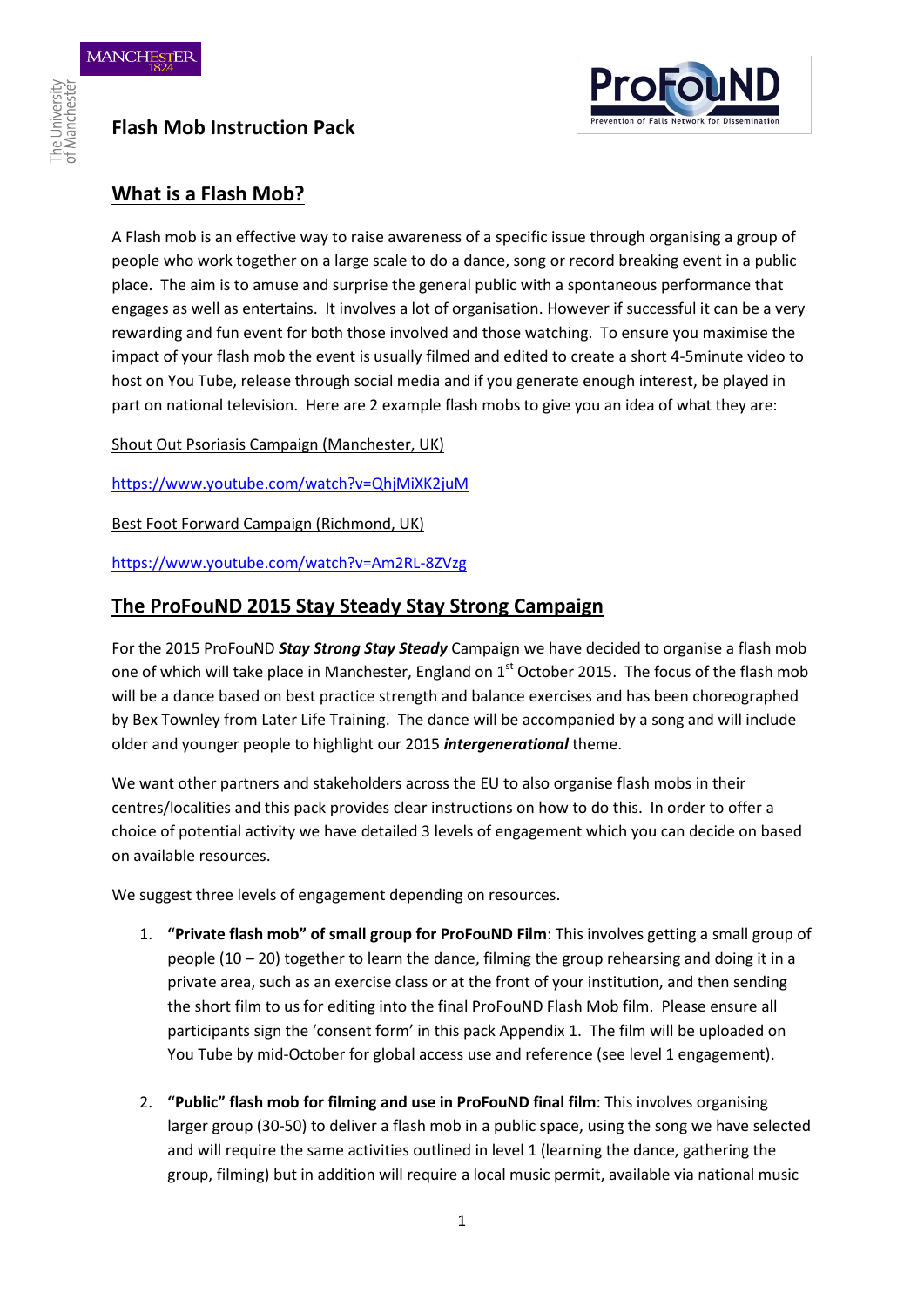

## **Flash Mob Instruction Pack**

licensing organisation, as well as any local authorisation for delivery of a flash mob in a public place – usually agreed by the local government or council office and a loud speaker to play the song through. Please ensure all participants sign the 'consent form' in this pack Appendix 1. (see level 2 engagement).

3. **"Fully Organised Public" Flash Mob Different Song**: For those who would like to choose a different song and organise your own flash mob then this details what is required, from licensing your song choice, through to organising (see level 3 engagement)

#### **How do we get involved?**

Below is an outline on how to become involved covering all 3 levels of engagement for delivering the 2015 campaign.

### **Level 1 - Small Group for inclusion in ProFouND Film (10-20)**

For this level of engagement we are asking those interested to do the following steps:

**Gather a group together**; this can be older people, colleagues, younger people or your immediate work team. Ideally this needs to be approximately 10-20 people.

**Learn the flash mob dance**; agree some time slots and arrange to learn the flash mob dance - choreographed instructions along with the song choice are detailed below to include a link to a training video which will help you. If you are short of time, simply learn a short section of the dance and use this for your film. Perhaps also film rehearsals. You can use mobile phone or tablet or video camera to do this, the better quality camera the better for use in the final product.

Film your group doing the dance; agree a date and time (1<sup>st</sup> October or before) and do the dance together to the music and film yourselves doing it. *Please see and follow the filming guidelines* also included in this pack as if your film does not follow the guidelines we will not be able to include it. Please ensure you ask all participants to sign the attached consent form (Appendix 1) confirming use on their image on line in the ProFouND Film. Then send a copy of your film to [j.mcdermott@manchester.ac.uk](mailto:j.mcdermott@manchester.ac.uk) via drop box [\(https://www.dropbox.com/\)](https://www.dropbox.com/) or we transfer [\(https://www.wetransfer.com/\)](https://www.wetransfer.com/) no later than **3 rd October 2015** so we can check and edit for inclusion in the final film.

#### **Level 2 – Public Flash mob for inclusion in the ProFouND Film**

**Gather a group together**; this can be older people, colleagues, younger people or your immediate work team (30-50 people)

**Learn the flash mob dance**; agree some time slots and arrange to learn the flash mob dance - choreographed instructions along with the song choice are detailed below to include a link to a training video which will help you. Perhaps also film rehearsals. You can use mobile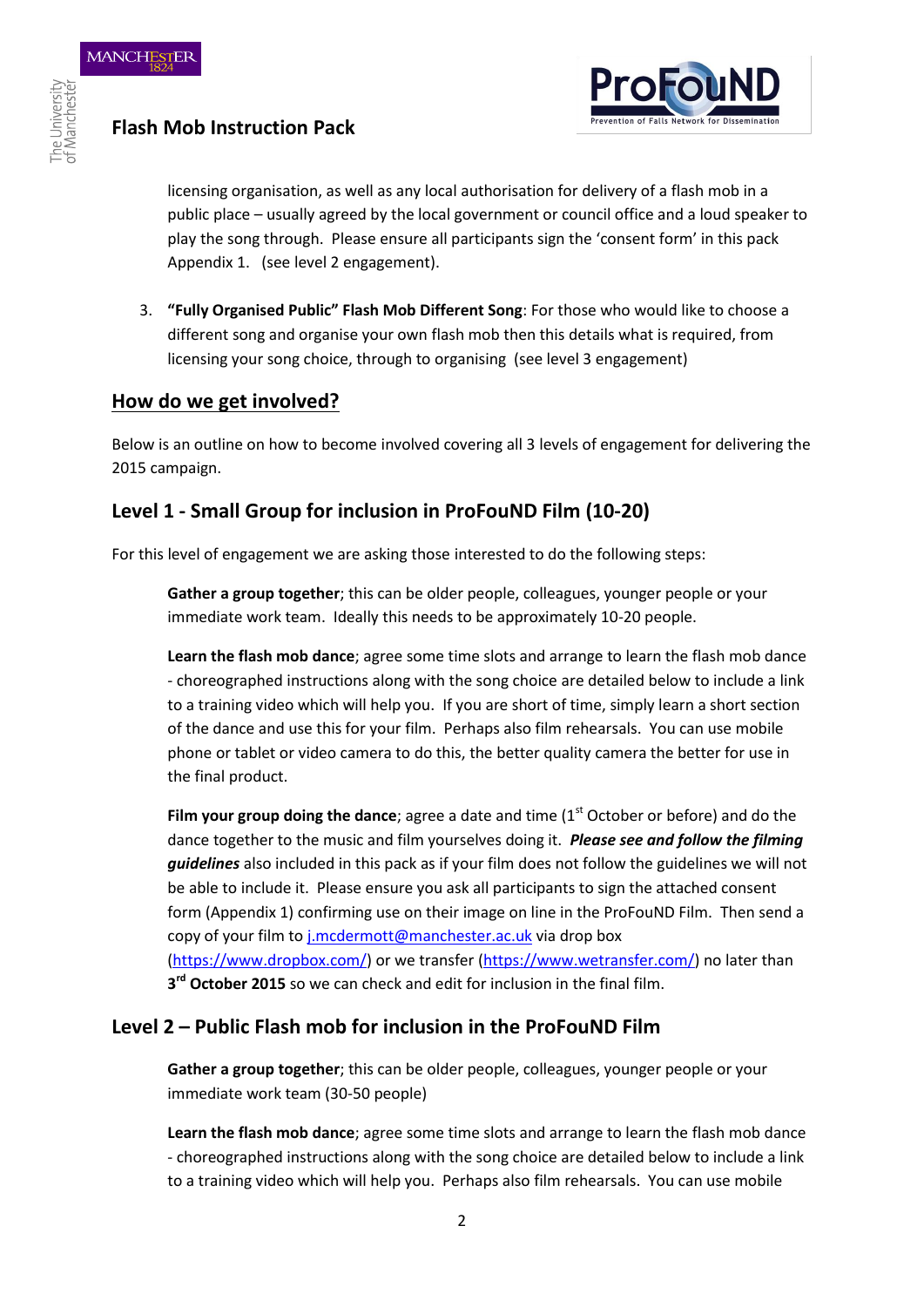# **Flash Mob Instruction Pack**



phone or tablet or video camera to do this, the better quality camera the better for use in the final product.

**Organise a music permit**; we have agreed publishing and production licences for the ProFouND chosen song and therefore can use this on  $1<sup>st</sup>$  October for Older Person's day as well as for our Flash mob film we will produce. However in addition to this, you will need to organise a 'local permit' to play the song in a public space on a loud speaker. Each EU country has different rules and organisations who release these permits (in the UK it's PRS) so please investigate this locally and ensure you have a fully organised permit prior to our proposed flash mob. You will also need a loud speaker / amplifier for your music to be played loud enough in your public area.

**Inform the local authority of your flash mob date and plans**; contact your local authority and inform them of your plans. Typically this will involve you stating the location of your flash mob, approximate numbers and timings. This is necessary so they can confirm there are no other events happening on the same day as well as to inform the police that you will be delivering a flash mob.

Film your group doing the dance; agree a date and time (1<sup>st</sup> October or before) and do the dance together to the music and film yourselves doing it. *Please see and follow the filming guidelines* also included in this pack as if your film does not follow the guidelines we will not be able to include it. Please ensure you ask all participants to sign the attached consent form (Appendix 1) confirming use on their image on line in the ProFouND Film. Then send a copy of your film to [j.mcdermott@manchester.ac.uk](mailto:j.mcdermott@manchester.ac.uk) via drop box [\(https://www.dropbox.com/\)](https://www.dropbox.com/) or we transfer [\(https://www.wetransfer.com/\)](https://www.wetransfer.com/) no later than **3 rd October 2015** so we can check and edit for inclusion in the final film.

#### **Level 3 – Fully organised public flash mob – Different Song**

For those of you with the time resource available organising a flash mob in your local town is a great way to raise awareness and engage the general public and potentially local and national media. Please find below a brief check list of what is required in order to organise and successfully deliver a flash mob choosing a different song than the one we have selected for ProFouND;

**Agree a date to deliver your flash mob**; it may be to align with Older Person's Day or another national day which is relevant to older people.

**Identify the song you would like to use**; ideally something that is easily recognisable and appeals to older people (and younger people if you are adopting an intergenerational theme). This can be either through the era of the music piece, cultural significance and/or lyrics, as well as finding a piece of music that has the right pace for your selected routine.

**Apply for relevant licenses to use the song**; once you have identified a song you need to contact both the producer (owns production rights) and the publisher (owns copyright) and formally request licences to use it. Production and publishing companies work on behalf of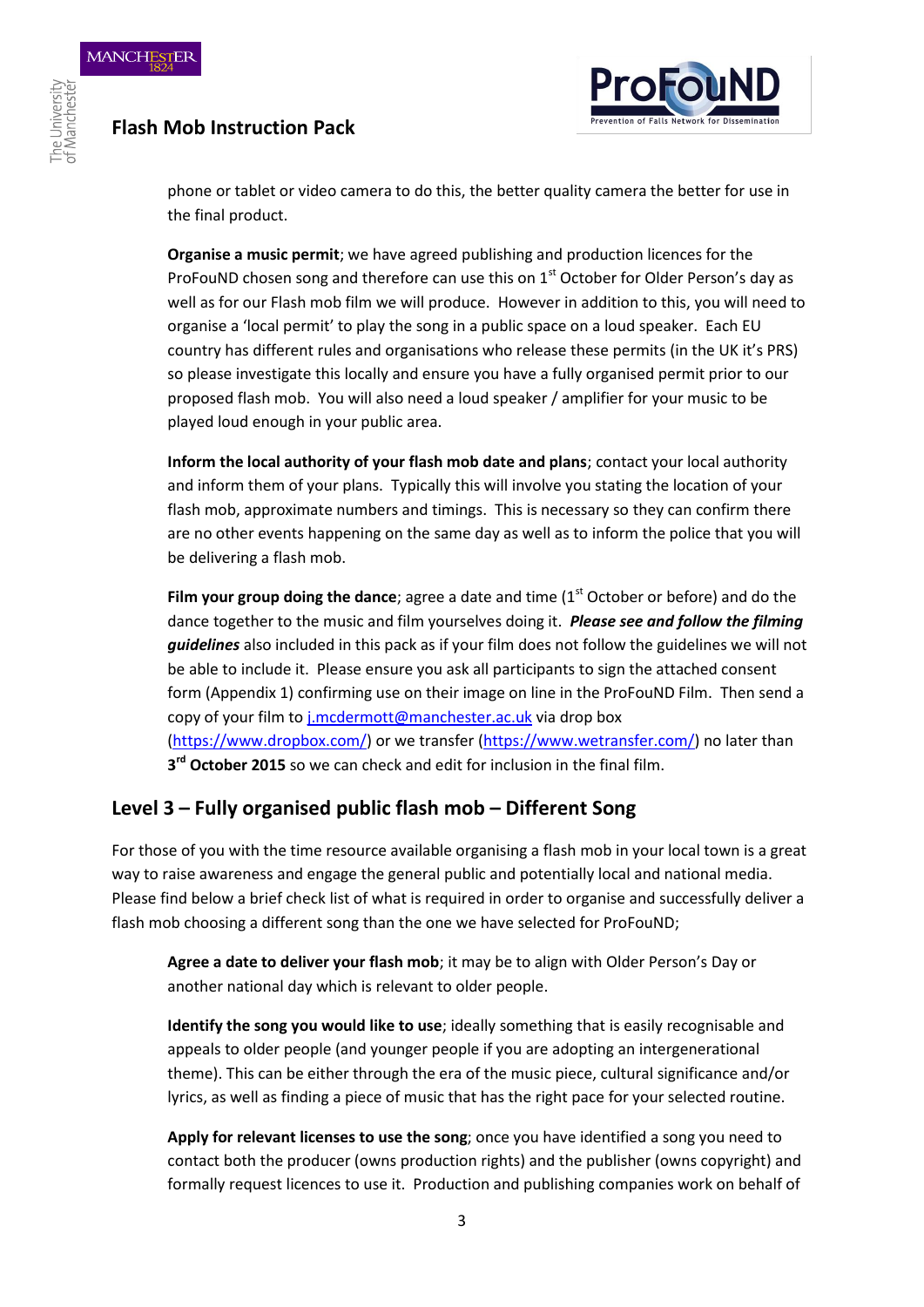

## **Flash Mob Instruction Pack**

the artists to secure licences for use, this will be quoted as per your request so could be restricted to online (you tube) use in your country/region, across the EU, EU + Americas or other specified countries/continents or global access. Equally, you will need to agree the length of the licence, so 1, 2 or more years. Once you have had full approval and cost quoted from both the production and publishing companies you will also need to apply for a permit to play the song in a public space and for online use. Usually, a single organisation based in your country will manage these permits, in the UK the organisation is called PRS but you will need to identify who issues permits locally.

**Develop your dance/activity**; once you have confirmed licencing use of the song you need to ask a choreographer to develop a dance based on your theme or approach. Using strength and balance exercises as the dance movements is a good idea should you wish to focus on active ageing and physical activity. Once you have a clear set of steps, make a training video of the full piece to share with groups…

**Identify and recruit your groups to learn the dance;** work with your networks and local groups to identify those who are willing to take part. Once identified you can either arrange to visit the groups and deliver 1-2 hour long training sessions, leading them or for more independent groups simply send them the training video link and instructions.

**Notify local council of your flash mob**; as you will be using a public space you must inform your local council or ensure you have approval from your organisation or institution if you plan to deliver the flash mob on site.

**In addition to this you will also need to**; hire a loud speaker to amplify the song on site; organise transport to move your group around different locations for you flash mob (if you plan to do it in more than one place); organise refreshments if you plan to deliver several flash mobs over a day; organise a film crew for filming the flash mob; have signed consent forms for all participants.

**Finally, deliver your flash mob** having informed all your groups of the date and time for the flash mob, arrive ready with your equipment and delivery. If you want film it for use on social media platforms or your website, music licence permitting you will also need to hire a film crew.

If you have any questions regarding this process please contact Jane McDermott who can advise you on the process based on the Manchester experience.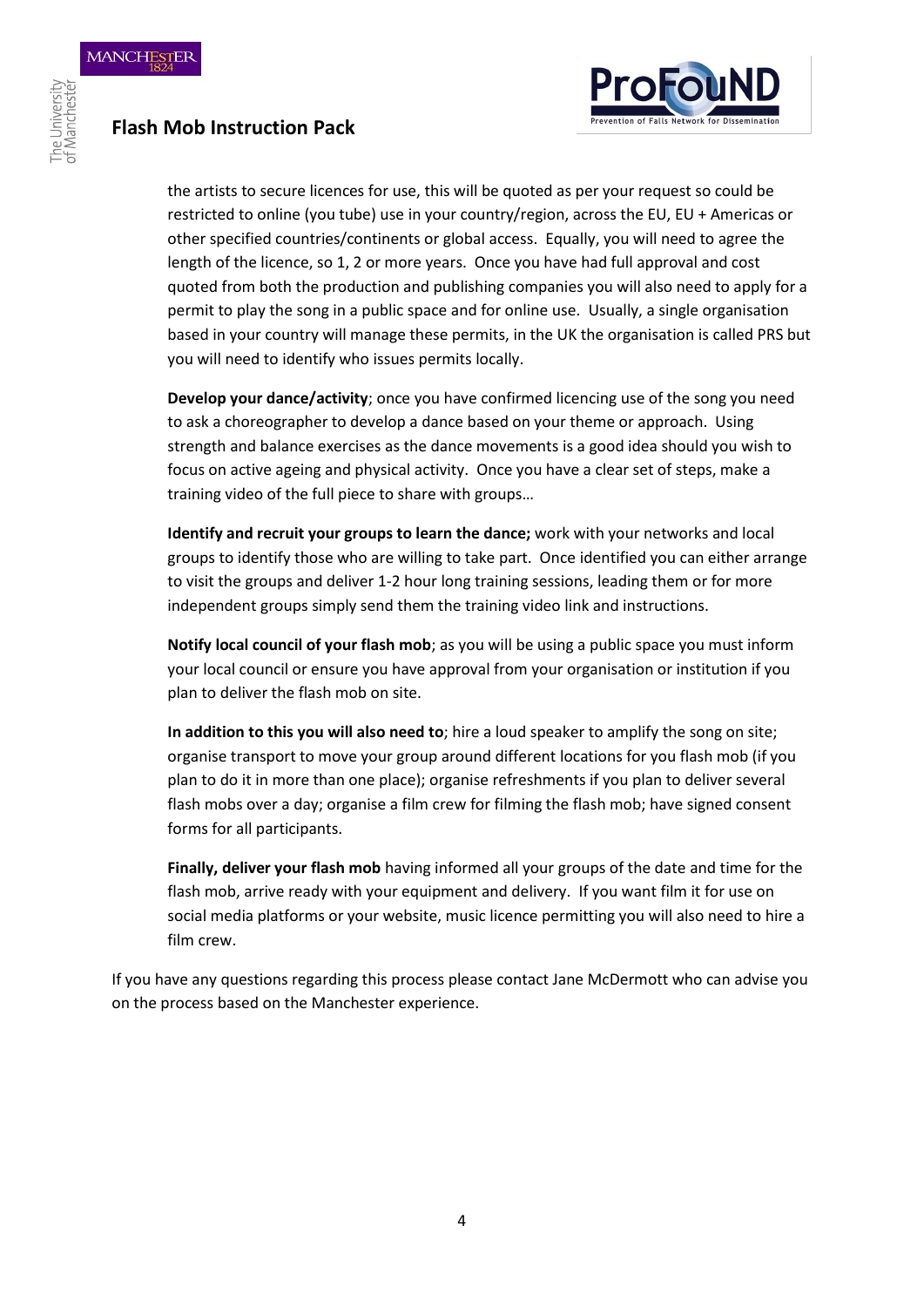## **Flash Mob Instruction Pack**



### **Chosen Song**

This is the song we will use for the Manchester flash mob, originally sung by Ella Fitzgerald then a later version recorded together by 2 bands in the UK in the 1980s

#### <https://www.youtube.com/watch?v=DQ9DrReE-uo>

ProFouND has confirmed legal publishing, production and copyright licenses for use of the chosen song for the following purposes **ONLY**:

- To be played when learning and filming by small groups for use in the final film (**ONLY**) you would not be permitted to place your local recording on social media or any other local platforms unless you agree a local license to do so.
- To be played in a public space for the Manchester Flash Mob, however if you would like to do a level 2 flash mob then please apply and pay for local music permits in order to play the chosen song in a public space. Music permits are issued by national copyright organisations based in EU countries.
- To be used as back ground in the final ProFouND Film for global access for 2 years, so we will use it in the final film for hosting on you tube.

If you have any questions about using the song, please check with Jane McDermott.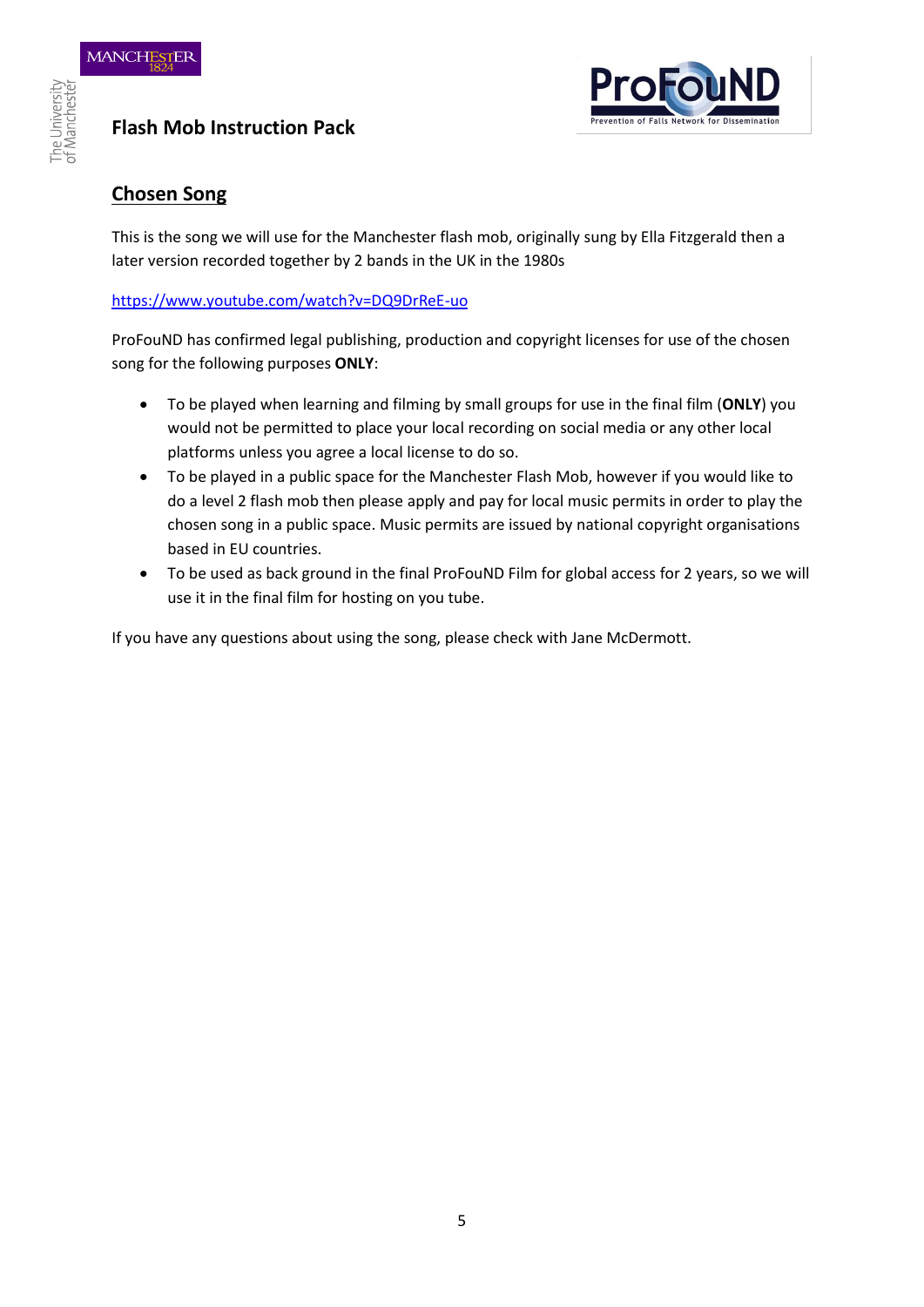# **Flash Mob Instruction Pack**



### **Choreography for flash mob based on strength and balance exercises**

Before commencing please assess the level and abilities of those involved in your dance and ensure all participants have the appropriate support (chair/table) where required. Where required please simplify the steps as per the demonstration video.

#### **Training Films**

The following short films will assist you in learning the flash mob movements, they include a welcome, the full sequence to music and a breakdown of the technique for the steps.

#### **Welcome**

<https://www.dropbox.com/s/oigvqh1unvcsrnt/Flashmob%20Welcome.mp4?dl=0>

#### **Sequence**

[https://www.dropbox.com/s/7iqfwehzb7uxee8/Flashmob%20Sequence%20%28whole%29.mp4?dl=](https://www.dropbox.com/s/7iqfwehzb7uxee8/Flashmob%20Sequence%20%28whole%29.mp4?dl=0)  $\overline{0}$  $\overline{0}$  $\overline{0}$ 

#### **Technique for Steps**

<https://www.dropbox.com/s/cffa3j1cu1w2l12/Flashmob%20Technique%20Points.mp4?dl=0>

#### **Choreography steps**

Intro 88 88 ( March build, plus arms, find partner, perform all moves in pairs side by side)

CHORUS sequence repeats throughout (4444)

4 count - tandem walk x3 steps forwards, 4th count to parallel foot position.

4 count- tandem walk X3 steps backwards, 4th count to parallel foot position

4 count- tandem walk x3 steps forwards, 4th count to parallel foot position

4 count ('and that's what gets results') Single Leg Stance HOLD

REPEAT

VERSE ONE (88)

8 count- x4 alternate side bends, feet in wide stance position (show a clear pause in the middle of each one)

8 count- x4 alternate trunk twists, feet in wide stance position (show a clear pause in the middle of each one)

CHORUS (4444)

BREAK (44/44/44/44/44/44) X4 knee bends, feet in hip width position, perform knee bends 'as if sitting down'. X4 side leg lifts (2 left, 2 right), not too high! X2 lunges (1 left, 1 right half time)

VERSE TWO (88) X4 side steps right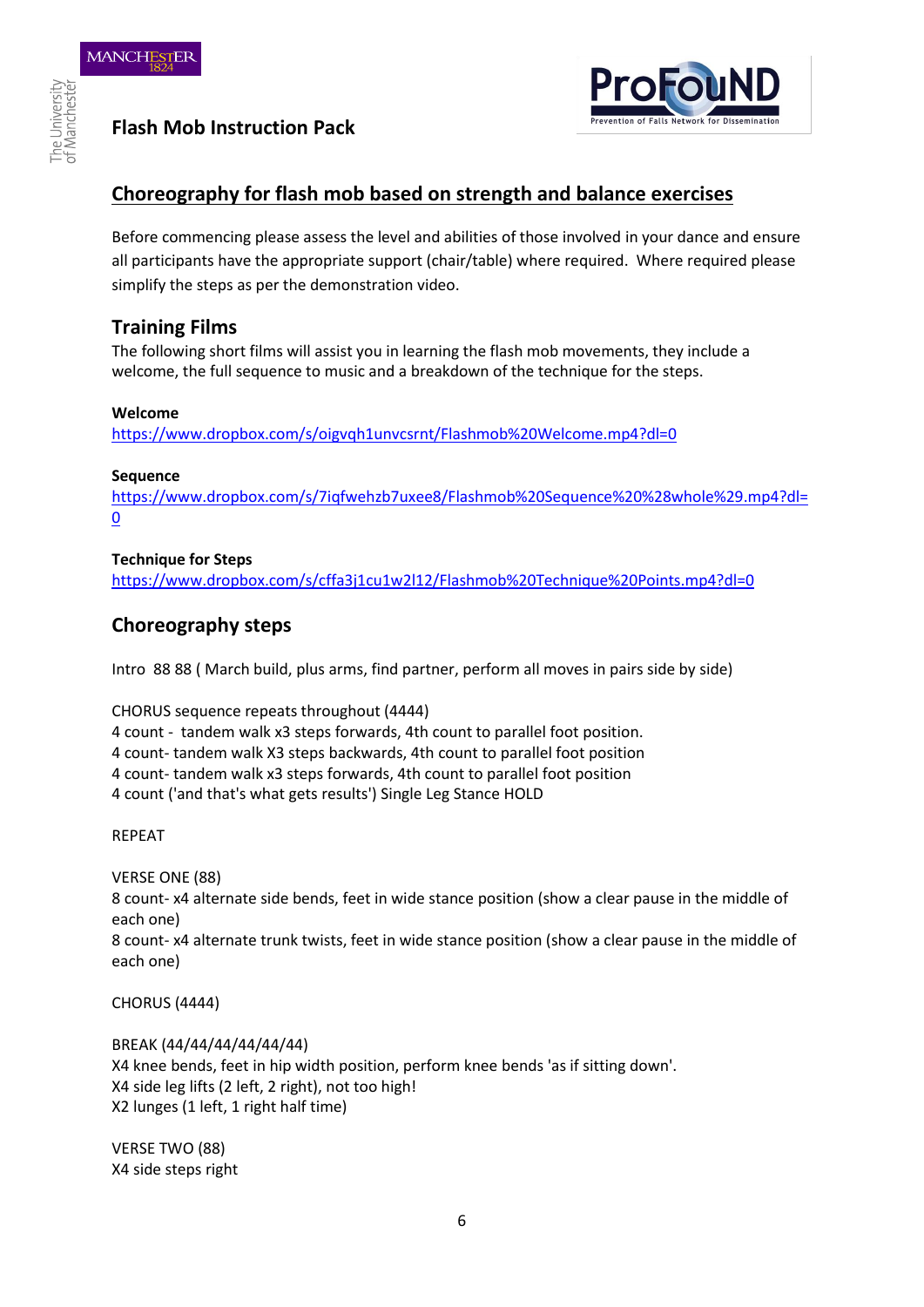# **Flash Mob Instruction Pack**



X4 side steps left (position hands in front of the body as if holding onto a support).

**CHORUS** 

VERSE THREE (88) X8 wide base sway no arms, hands on hips X8 wide base sway with arms, bend at the the elbows touch fingers towards shoulders

**CHORUS** REPEAT REPEAT REPEAT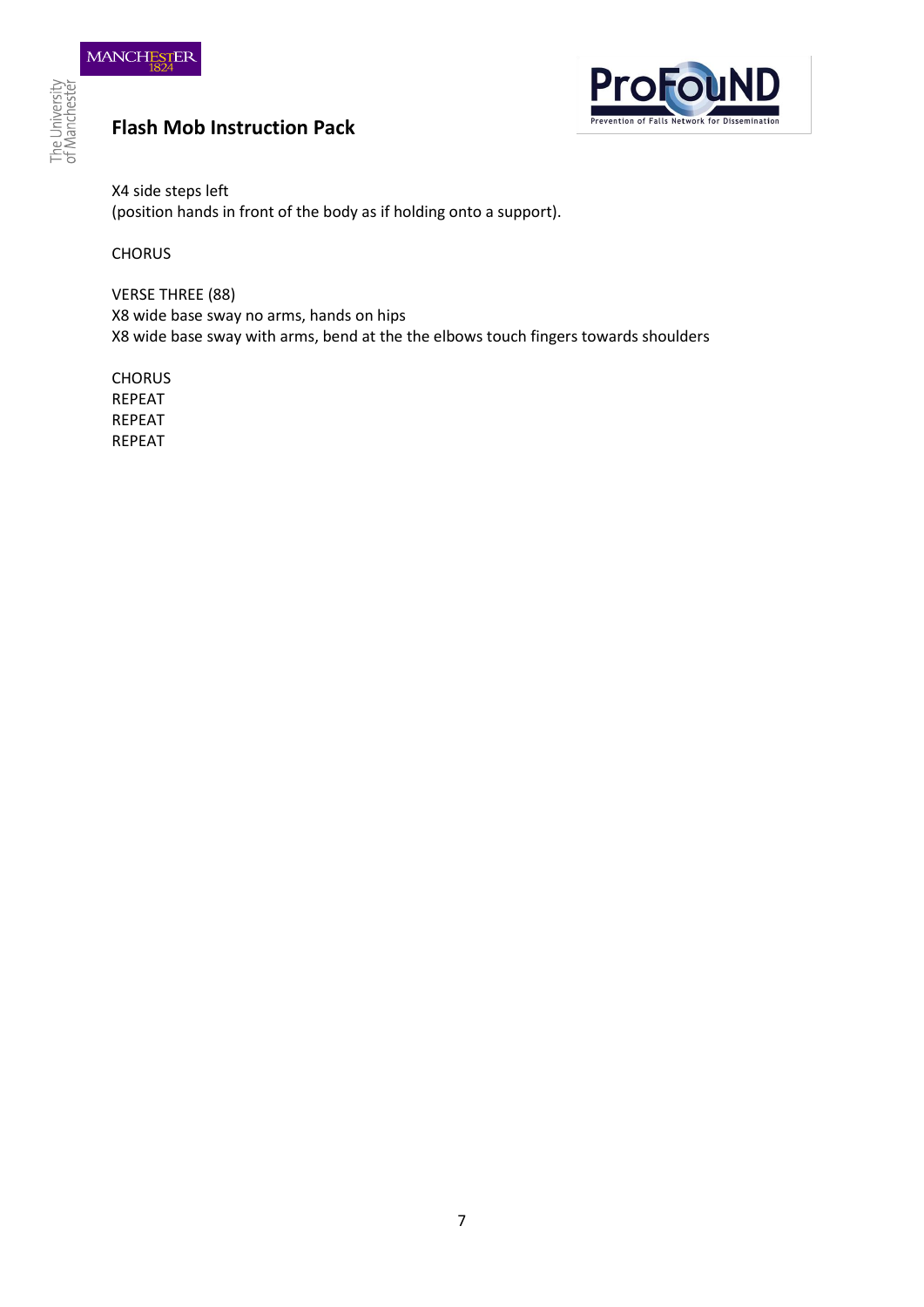



### **Filming Guidelines**

We are really keen to include as many EU partners in the ProFouND flash mob film as possible, but in order to do so are reliant on you filming your group and for the film to be of good enough quality to include. To help ensure this we have created a set of filming guidelines in an attempt to help ensure we are able to include your film in the final edited piece. Please send your film via drop box or we transfer as early as possible so you can re-record if required, but no later than 3<sup>rd</sup> October 2015. Happy dancing and filming!

#### **DO**

Do identify a person responsible for filming

Do use a high quality smartphone, tablet or camera

Do find a quiet, well lit (bright) location with plenty of space – outside is perfect, in front of your institution or organisation OR in a location that shows your country/city well as background

Do place the phone/tablet/camera on a solid surface – for a phone a car phone holder is perfect

Do please film horizontally and ensure all the people are in the shot, this for when they are both stood still and moving as part of the dance routine

Do place the music source near to the phone/tablet/camera so the sound is also recorded

Do, if possible, film in more than one location

Do remember to SMILE and have FUN  $\odot$ 

Do check your film and make sure it looks great!



#### **DO NOT**

Do not use the 'selfie' or 'front camera' on any smart phone or tablet as the quality is poor

Do not hold the camera/phone/tablet in your hand, it will make the film very shaky and poor quality

Do not have any special effect settings switched on

Do not move the camera/phone/tablet during filming

Do not film with a light source behind your dancers (so in front of a window) as this affect how visible your participants are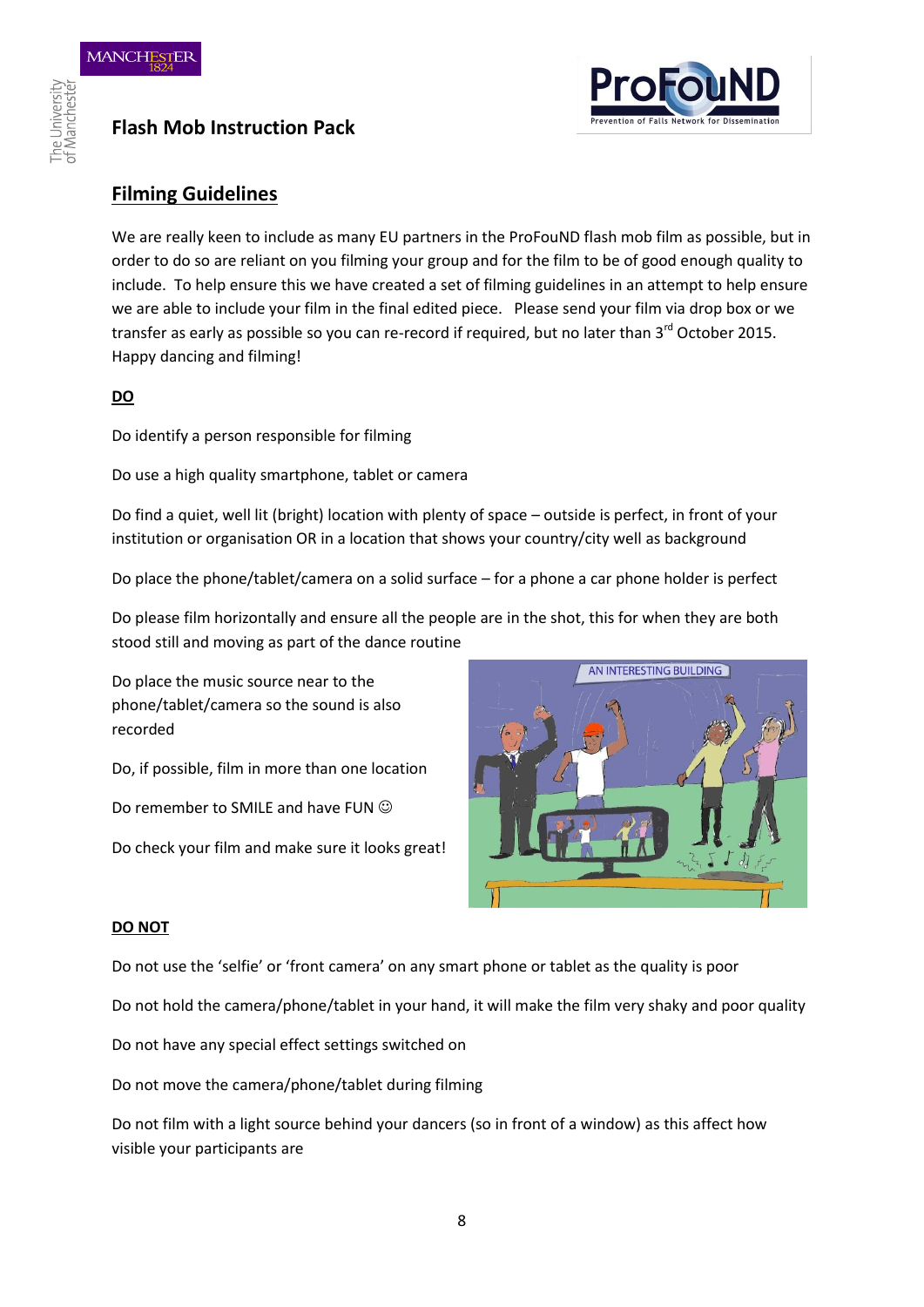

**Flash Mob Instruction Pack** 

### **APPENDIX 1 - Filming Consent Form: Promotional/Educational**

I confirm that the University of Manchester is permitted to reproduce photographs/video footage featuring my image in their work for the ProFouND EC project. I also consent for the footage to be shared with others for the purpose of the promotion of falls prevention and healthy Active Ageing. This will mean the clips are accessible to other researchers, health professionals and older people through a website. I understand that websites and other online media can be seen throughout the world, and not just in my local country.

This agreement applies to both printed, film/video and electronic media including the World Wide Web and social media platforms (face book, twitter, you tube)

The image(s) may be retained by, and will only be accessed by, authorised persons of the University of Manchester or the ProFouND project partners and may be used in the future in University or project publications, marketing materials and any future research projects the University is involved in. The image(s) will only be retained for the stated purpose. The image(s) are processed by the University in accordance with the provisions of the Data Protection Act 1998.

All people in the footage must sign:

Date:

| Name (PRINT): |  | Signature: |
|---------------|--|------------|
|               |  |            |
|               |  |            |
|               |  |            |
|               |  |            |
|               |  |            |
|               |  |            |
|               |  |            |
|               |  |            |
|               |  |            |
|               |  |            |
|               |  |            |
|               |  |            |
|               |  |            |
|               |  |            |